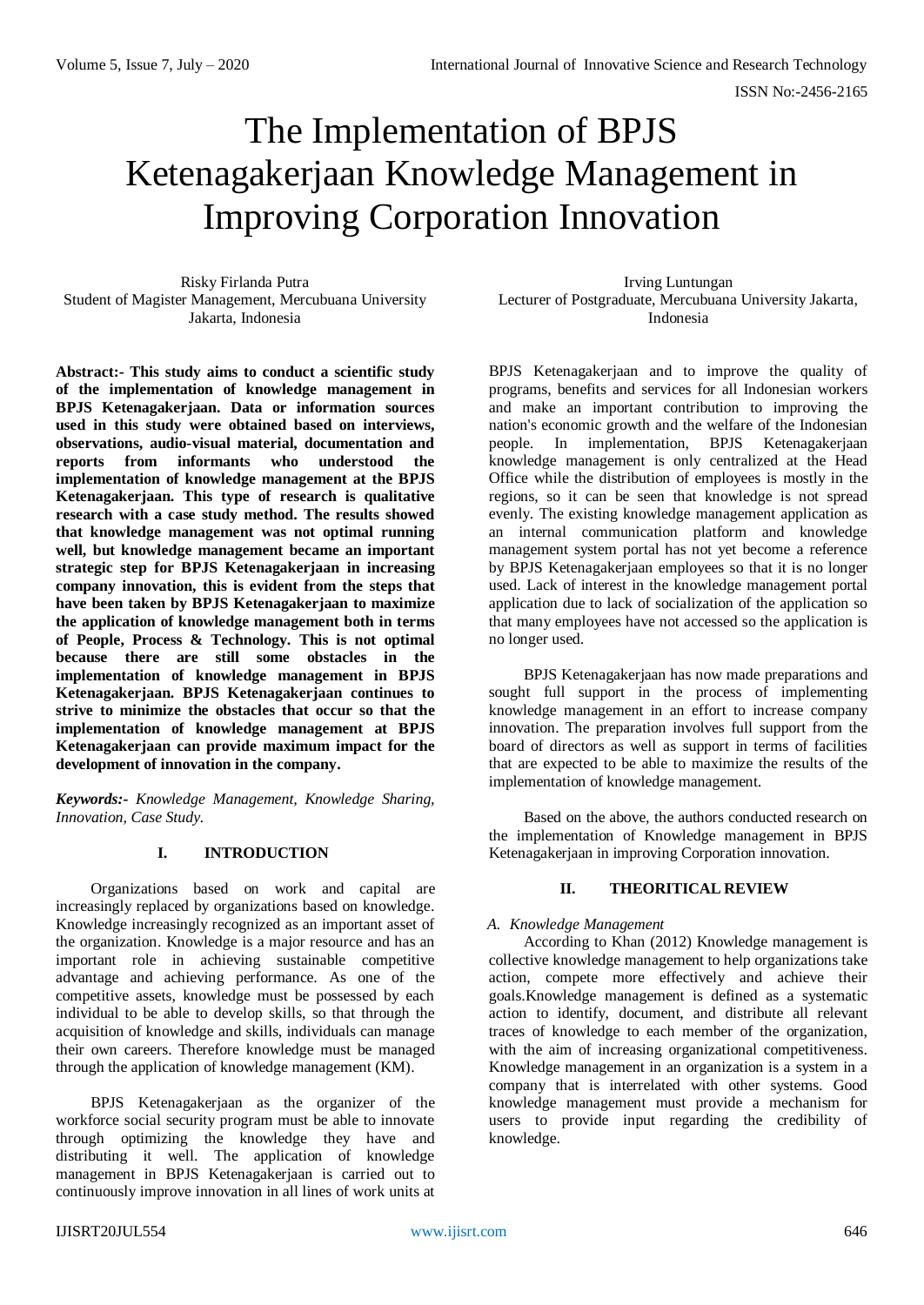*B. Recommand Implementation of Knowledge Management.* Broadly speaking, the road map for implementing knowledge management according to Amrit Tiwanna (2002) There are 10 steps in the roadmap for implementing knowledge management divided by 4 Phases, namely :

Phase 1: Infrastructure evaluation

- 1) Step 1: Analysis of Existing Infrastructure
- 2) Step 2: KM Compliance and Business Strategy

Phase 2: KMS Analysis, Design and Development

- 3) Step 3: KM Architecture and Design
- 4) Step 4: Audit and knowledge analysis
- 5) Step 5: Design the KM Team
- 6) Step 6: Create a KMS Blueprint
- 7) Step 7: Develop KMS

Phase 3: Deployment

- 8) Step 8: Pilot Testing and Dissemination Using the RDI Methodology
- 9) Step 9: CKO, Reward Structure, Technology, and Change Management

Phase 4: Metrics for Performance Evaluation

10)Step 10: Metrics for Knowledge Work, Evaluating performance, Calculating ROI (return on investment), Developing KMS periodically

#### *C. Knowledge Manegement Component*

Implementation of Knowledge Management requires components that are affected by three components at a certain level. According to Dilip Bhatt (2000) that a knowledge management has three components in general, namely people, process, technology.

1) *People*. A successful knowledge management in its application must be supported by the availability of individual resources that have competence in it. These individuals have an important role in knowledge management, therefore the main thing that needs to be developed is the competence of each individual in the organization and subsequently each individual is certain to know clearly their roles and responsibilities in managing knowledge and carrying out the process knowledge management in the organization.

- 2) *Process*. A knowledge management that has a clear process can make it easier to create an innovation in knowledge and make it easier to channel knowledge. For this reason, a transfer process and a good flow of knowledge must be made through the identification and mapping of knowledge.
- 3) *Technology*. In facilitating the application of knowledge management, we need a technology that can help in the flow of information and data that occur in the process of knowledge management, including by capturing, storing, and facilitating the use of information in organizations. The technology that is built can be in the form of: Forums, Portals, Share Points, etc.

# **III. RESEARCH METHODOLOGY**

In the context of research design, the choice of research paradigm illustrates the choice of a belief that will underlie and guide the entire research process. The social constructivism paradigm is considered the most appropriate application in this study due to the nature of research that is more directed to qualitative research that seeks to find a phenomenon of the assessment of individuals who always try to understand the world in which they live and work. By applying the social constructivism paradigm, researchers can develop subjective meanings of experiences about meanings directed at certain objects or objects through open-ended questions to participants. These questions can be so broad and general that participants can construct meaning in the situation, which is usually not original or not used in interaction with others. The more open the question, of course, the better so researchers can listen carefully to what is said and done by participants in their environment.

This type of research in this study is qualitative. According to Moleong (2008) explains that qualitative research is research that intends to understand the phenomena about what is experienced by research subjects such as behavior, perception, motivation, action, etc. Holistically and by way of description in the form of words and language, in a special natural context and by utilizing various natural methods.

| <b>Basic Axioms</b>                               | <b>Quantitative Research</b>                            | <b>Qualitative Research</b>                                             |
|---------------------------------------------------|---------------------------------------------------------|-------------------------------------------------------------------------|
| The nature of reality                             | Can be classified, concrete,<br>observable, measurable. | Dual, holistic, dynamic, results of construction, and<br>understanding. |
| Relationship of Researchers with<br>those studied | Independent so that objectivity is<br>developed         | Interaction with data sources in order to obtain<br>meaning.            |
| Variable Relationship                             | Causal (causal)                                         | Reciprocal (interactive)                                                |
| Possible Generalization                           | Tends to make generalizations                           | Transferability (only possible in context and time<br>ties)             |
| Role $\backslash$ value                           | Tends to be value-free                                  | Bound values carried by researchers and data sources.                   |

Table 1:- Axiom Difference between Quantitative and Qualitative Research

Source: Sugiyono, (2005)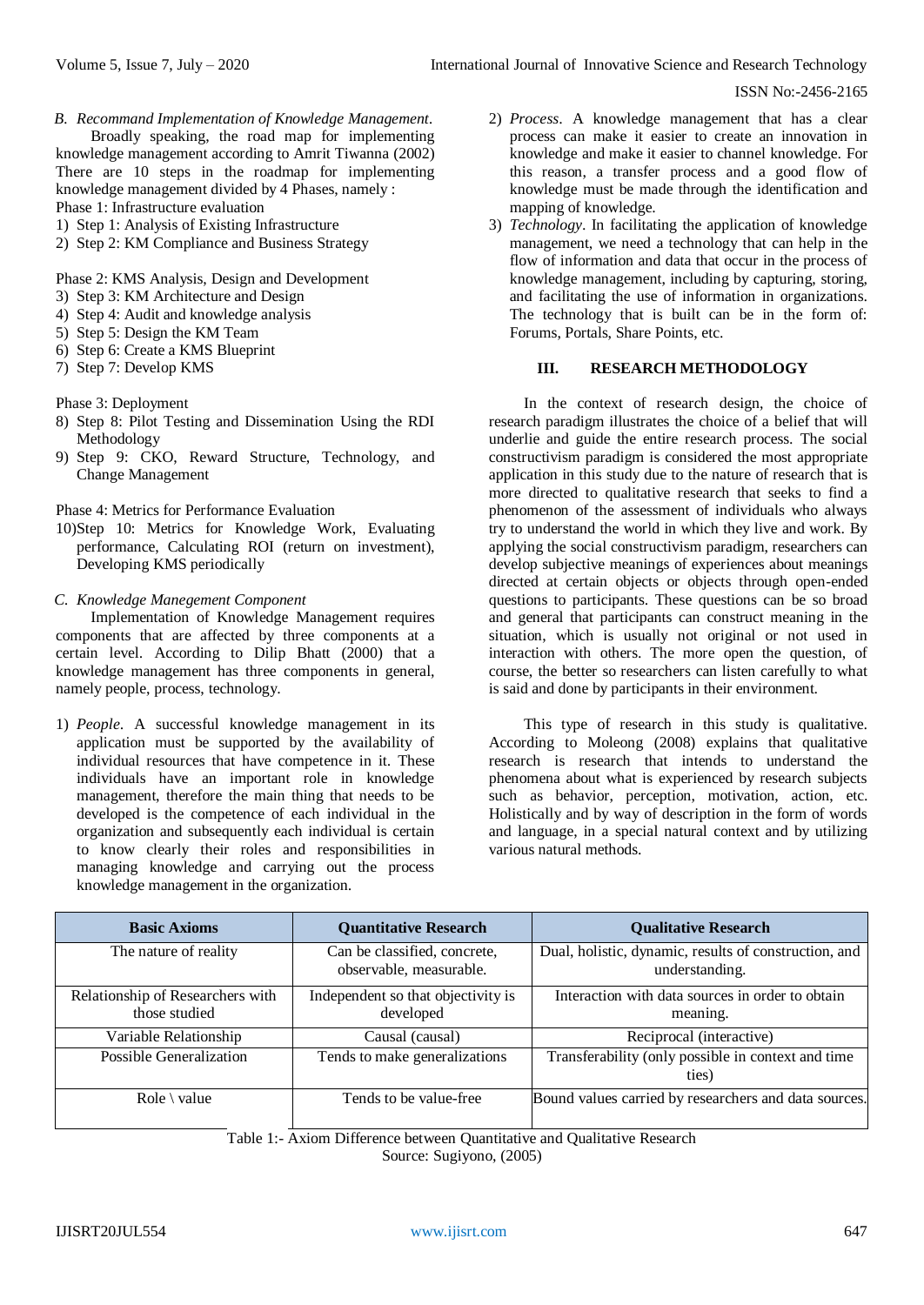The method used in this research is descriptive method with a case study approach. This study uses a case study because in researching a policy and the implementation process of the policy such as the implementation of knowledge management researchers expect to get a comprehensive explanation from the participants or interviewees, so that the information given is not limited to one particular scope but covers the whole process implementation of knowledge management, both strengths, weaknesses, opportunities, and obstacles faced in implementing knowledge management policies at BPJS Ketenagakerjaan.

| <b>Method</b>                              | Aim                                                                                                      |  |  |
|--------------------------------------------|----------------------------------------------------------------------------------------------------------|--|--|
|                                            | Provide an explanation of the conditions that occur now                                                  |  |  |
|                                            | 2. To understand complex social phenomena                                                                |  |  |
| Case study                                 | Allows researchers to maintain the holistic and meaningful characteristics of a real life event, such as |  |  |
|                                            | the life cycle of an individual, small group behavior, organizational and managerial processes,          |  |  |
|                                            | environmental changes, school performance, international relations, and industrial progress              |  |  |
| Table 2:- Purpose of the Case Study Method |                                                                                                          |  |  |

Source: Yin, (2009)

Approach The case study formulated by Yin (2013) is a method that refers to research that has an element of how and why, the main question of his research examines contemporary (current) problems in real life. Case studies are used to examine various kinds of situations in individuals,

groups, organizations, social, political and related phenomena (Yin, 2009). Furthermore Yin (2013) suggested that the case study approach can be used for research in the form of planning, both regional planning, general administration, general policy, management sciences and education.

| <b>Method</b>     | <b>Research Inquiry Form</b>           | <b>Requires control of</b><br><b>Behavior activities</b> | <b>Focus on Contemporary</b><br>activities |
|-------------------|----------------------------------------|----------------------------------------------------------|--------------------------------------------|
| Experiment        | How, why?                              | Yes                                                      | Yes                                        |
| Survey            | What, Who, Where, How many, How much?  | No                                                       | Yes                                        |
| Document Analysis | What, Who, Where, How many, How much / | No                                                       | Yes / No                                   |
| History           | How, why?                              |                                                          | No.                                        |
| Case study        | How, why?                              | No                                                       | Yes                                        |

Table 3:- Relevant Situation for different research methods

Source: Yin, (2009)

Data collection techniques in case studies are very diverse, and can be adapted to the problem, research objectives and the object under study. Data collection techniques are divided into three ways, namely interviews, observation, and document analysis. In this study, researchers applied two data collection techniques, namely interview and observation methods. Data analysis explained by Robert K. Yin there are 3 data analysis techniques, including pattern matching, making explanations (explanations), and time series analysis.

An examination of the validity of the data was also carried out in this research, namely to refute the alleged accusations of qualitative research which said to be unscientific, as well as an inseparable element of the body of qualitative research knowledge (Moleong, 2007). The validity of the data is carried out to prove whether the research conducted is really a scientific research as well as to test the data obtained. Test the validity of the data in this study using in depth interview techniques.Researchers chose to conduct in-depth interviews with the Director General and HR at BPJS Ketenagakerjaan as responsible and decision makers and policies on all matters relating to the development of the quality of human resources owned by BPJS Ketenagakerjaan.

# **IV. RESULT**

## *A. Analysis of BPJS Ketenagakerjaan Knowledge Management Conditions*

BPJS Ketenagakerjaan as a public legal entity engaged in the field of labor social security is required to always be able to innovate especially through optimizing the knowledge possessed by each human resource and distributing it well. The application of knowledge management in BPJS Ketenagakerjaan is carried out in order to continue to improve innovation throughout the line of work units in BPJS Ketenagakerjaan and to improve the quality of programs, benefits and services for all Indonesian workers and make an important contribution to improving the nation's economic growth and welfare of the Indonesian people.

The importance of the need for the implementation of knowledge management in BPJS Ketenagakerjaan is in line with the vision & mission that is owned by BPJS Ketenagakerjaan Knowledge management which is to continue to improve innovation and service quality for all Indonesian workers. The following are the Vision and Mission of the KM BPJS Ketenagakerjaan: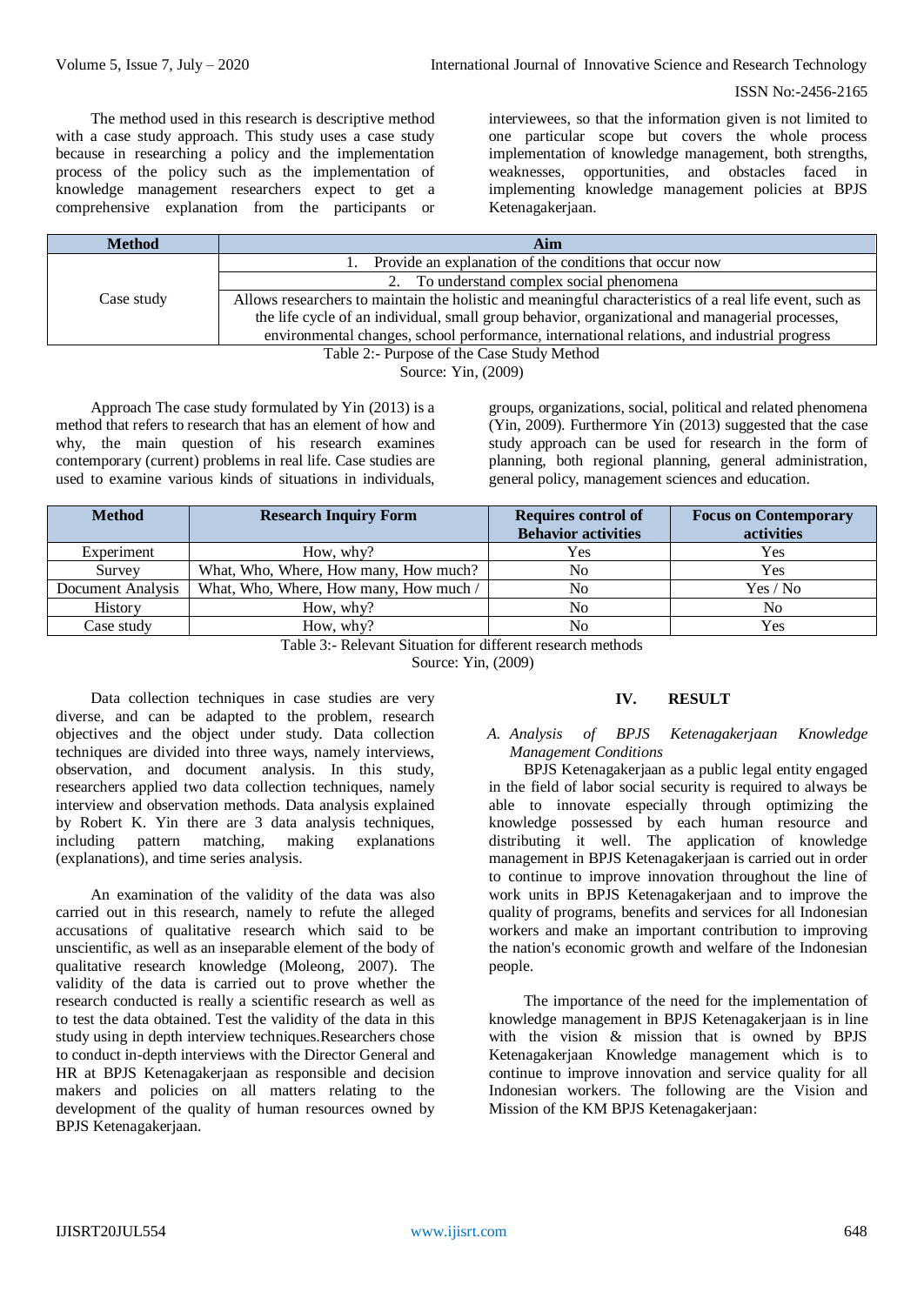*1)* Vision of BPJS Ketenagakerjaan knowledge management.

Become a bridge in realizing a learning organization for the realization of superior service to all stakeholders.

*2)* BPJS Ketenagakerjaan knowledge management mission.

Managing knowledge comprehensively for increasing BPJS Employees' competencies and organizational excellence.

## *B. Supporting Factors for Managing BPJS Ketenagakerjaan Knowledge Management*

In its implementation, BPJS Ketenagakerjaan knowledge management has several supporting factors in the application of knowledge management including:

- 1) There is support from the President Director & General Director & HR related to knowledge management.
- 2) The culture of sharing through sharing sessions related to strategic initiatives and occupational health issues to employees of the Central BPJS Ketenagakerjaan office
- *3) Knowledge management Newsletter*
- *4)* Digital Library Development.
- *C. Challenges in Implementing BPJS Ketenagakerjaan Knowledge management*

The challenges facing the BPJS Ketenagakerjaan in developing management knowledge include:

- 1) The large number of regional offices, branch offices, and sub-branch offices spread throughout Indonesia has made it difficult for equitable distribution of facilities for the development of knowledge management so that the application of knowledge management is still centralized at the Head Office.
- 2) The application of knowledge management that has not been maximally and evenly distributed by all BPJS Ketenagakerjaan employees is caused by the lack of socialization regarding the application and development of knowledge management so that it has not been able to raise awareness about the importance of improving innovation through knowledge management.
- 3) There is no written Roadmap related to the implementation of knowledge management in BPJS Ketenagakerjaan.
- 4) Not yet completed supporting applications that can facilitate employees in conducting knowledge management
- 5) Not yet maximal applications such as the BPJS Ketenagakerjaan library information system which is currently only administrative in nature and the Library is only at the Head Office.

# *D. Review Implementation of BPJS Ketenagakerjaan Knowledge management*

Some descriptions of the conditions of implementing knowledge management that are being faced by BPJS Ketenagakerjaan and solutions that will be applied include:

1) The wide scope of work areas and the spread of BPJS Ketenagakerjaan offices throughout Indonesia will be addressed by equitable distribution of facilities such as the development of libraries that will be socialized in the BPJS Ketenagakerjaan working area. As a first step BPJS

Ketenagakerjaan plans to develop digital library facilities. In addition BPJS Ketenagakerjaan is committed to maximizing the application of digital library information systems to improve the distribution of knowledge to the entire BPJS Ketenagakerjaan office network.

- 2) The lack of socialization regarding the implementation of knowledge management will then be addressed through work visit activities by the knowledge management implementation team from the Deputy Director of Learning. and monitoring the implementation of knowledge management in all BPJS Ketenagakerjaan offices. This is accompanied by the implementation of the target of achieving knowledge management and innovation in the INSANOVA Awards in all branch offices and regional offices of BPJS Ketenagakerjaan by setting branch leaders as the responsible parties and incorporating the achievement of knowledge management implementation as one of the assessment factors of branch offices and regional offices accompanied by providing rewards branch office or regional office that gets the best rating.
- 3) The importance of implementing knowledge management to improve company innovation makes BPJS Ketenagakerjaan open opportunities and rewards for employees who provide innovation for BPJS Ketenagakerjaan business development and provide full support for employees who want to conduct research or attend education in fields that are closely related to BPJS business development Ketenagakerjaan.

## *E. Theoretical Aspects of Optimizing Knowledge Management Implementation*

Important factors that must be considered so that an organization's knowledge management can be implemented optimally namely;

# *1) Human*

As a source of emerging knowledge and innovation, BPJS Ketenagakerjaan focuses on employee selfdevelopment. This is done by facilitating all employees to conduct training and education for employees so that they can explore information and ideas that are useful for BPJS Ketenagakerjaan. In addition BPJS Ketenagakerjaan also applies the principles of kinship and sharing so that employees are more interactive in developing innovations so that all ideas and innovations can be conveyed and obtained by BPJS Ketenagakerjaan.

# 2) *Leadership*

BPJS Ketenagakerjaan must realize that all development processes such as the implementation of knowledge management must be monitored, coaching and implementing targets so that the objectives of the implementation of knowledge management are on target. The role of leadership is expected in this case being able to conduct supervision and guidance to employees under their leadership structure so that the target of implementing knowledge management can be maximally executed so that it has a positive impact on the development of BPJS Ketenagakerjaan innovation. The role that must be carried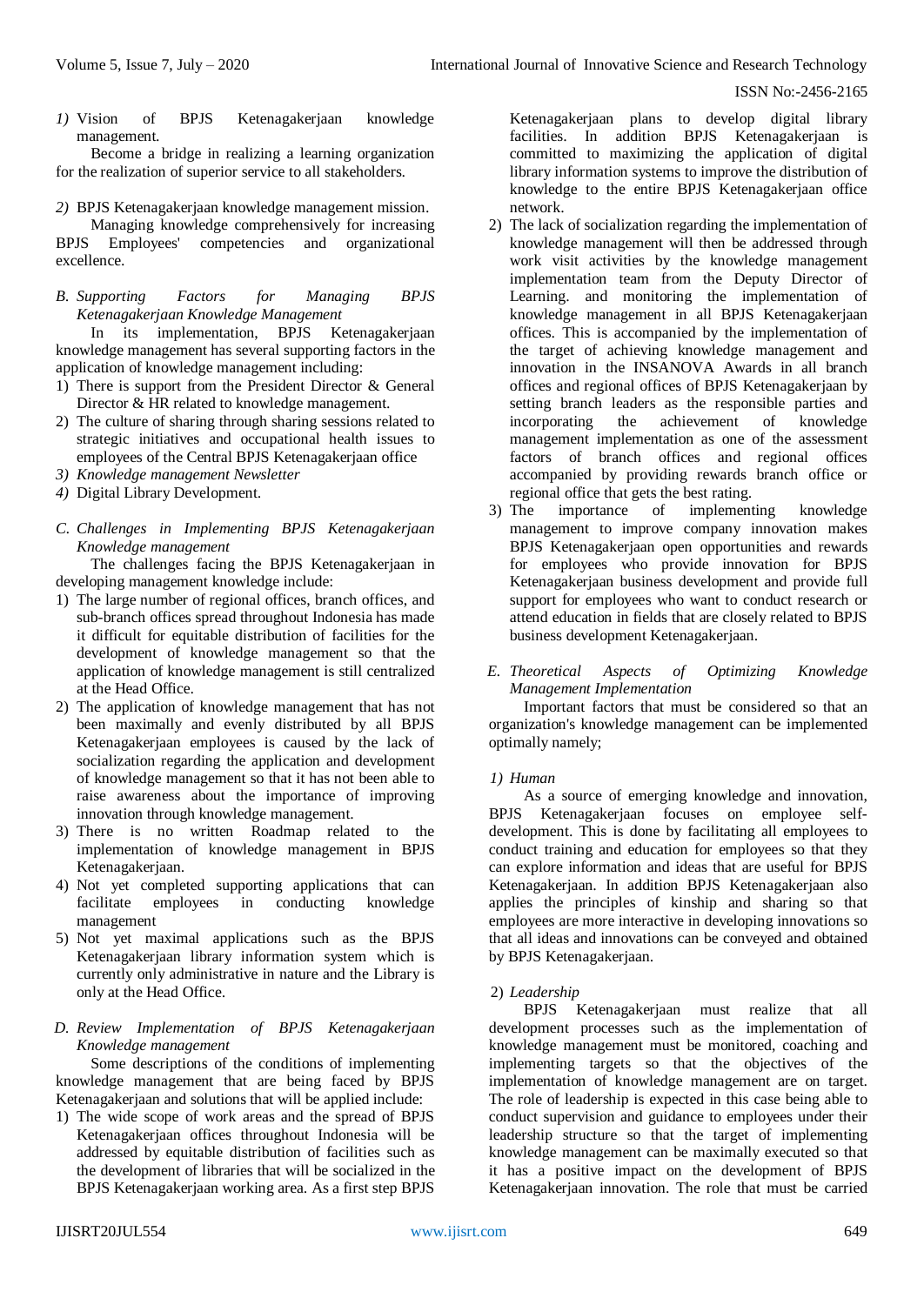out by the leader is to build a strong vision, which is a vision that can move all members of the organization for that. Vision is not just a rhetorical statement,

## *3) Technology*

Technology in this period is a necessity that cannot be separated from the development of science. Implementation of knowledge management in BPJS Ketenagakerjaan should have received full support from the technological aspects. This is to facilitate the sharing process between employees so that ideas from employees can be distributed as a whole. Utilization of technology is also a factor for automation and process simplification so that it becomes more effective and efficient without reducing the objectives of the process of implementing knowledge management itself. Besides functioning as the main media for the distribution of knowledge, the use of technology in the implementation of knowledge management also plays an important role in executing various processes, namely:

- a) *Capture, generate* or acquisition of knowledge
- b) Codification of knowledge
- c) *Knowledge* maintenance (validation, maintenance of knowledge integrity)
- d) *Security* from knowledge
- e) Monitor knowledge utilization.

## *4) Organization*

Organizations which in this case BPJS Ketenagakerjaan play a very important role in the implementation of knowledge management. BPJS Ketenagakerjaan has a role in handling the operational aspects of knowledge assets, including functions, processes, formal and informal organizational structures, measurement and control indicators, refinement processes, and business process engineering. BPJS Ketenagakerjaan must always provide full support for the development of employee knowledge. In addition BPJS Ketenagakerjaan must always be flexible in following the development of global conditions so that BPJS Ketenagakerjaan is able to be a good place for ideas and innovations from all employees.

# 5) *Learning*

BPJS Ketenagakerjaan provides the widest possible space and facilities for the development of science. This aims include:

- a) Systematic problem solving
- b) Testing of new approaches
- c) Learn from past experience
- d) Learn from best practices
- e) Transfer / share knowledge quickly and efficiently to all elements of the company.

The learning process becomes very important in the implementation of knowledge management, because through this process it is hoped that new ideas, innovations and knowledge will emerge, which are the main commodities processed in knowledge management. For this reason, BPJS Ketenagakerjaan encourages and facilitates the learning process by ensuring that all employees collaborate and share knowledge optimally. The leader equips the process with the environment and characteristics needed for the formation of a learning organization, as well as providing solutions in overcoming learning barriers faced by BPJS Ketenagakerjaan.

*F. Designing knowledge management in BPJS Ketenagakerjaan*

Steps in applying knowledge management that have been carried out by BPJS Ketenagakerjaan are:

- 1) Manage knowledge resources. Knowledge management is how to manage the knowledge contained in an organization or company. Knowledge found in the company is recorded knowledge or explicit knowledge in the form of books, scientific journals, research reports, etc. The second is tacit knowledge stored in the minds of employees. Management of knowledge resources will be carried out using two strategies, namely:
- a) The codification strategy is that knowledge is translated in the explicit form carefully (codified) and stored in a database so that knowledge seekers easily search.
- b) Personalization strategies are the knowledge stored in the minds of employees' heads transferred from one person to another through personal incentive relationships.
- 2) Managing Human Resources. Management is carried out by attending training, workshops, and workshops about the company as well as general information both internally and externally.
- 3) Doing knowledge sharing. Knowledge sharing is focused on tacit knowledge because that knowledge is stored in the minds of each individual.
- 4) Empower available technological means. The alternative is the use of specially created applications and the use of existing applications.
- *G. Innovation in the Implementation of Knowledge Management*

Based on the results of interviews with the informants, several innovations were carried out by BPJS Ketenagakerjaan in implementing knowledge management, namely:

- 1) Human Resources
- 2) Knowledge Management Process
- 3) Media Storage and Dissemination of Knowledge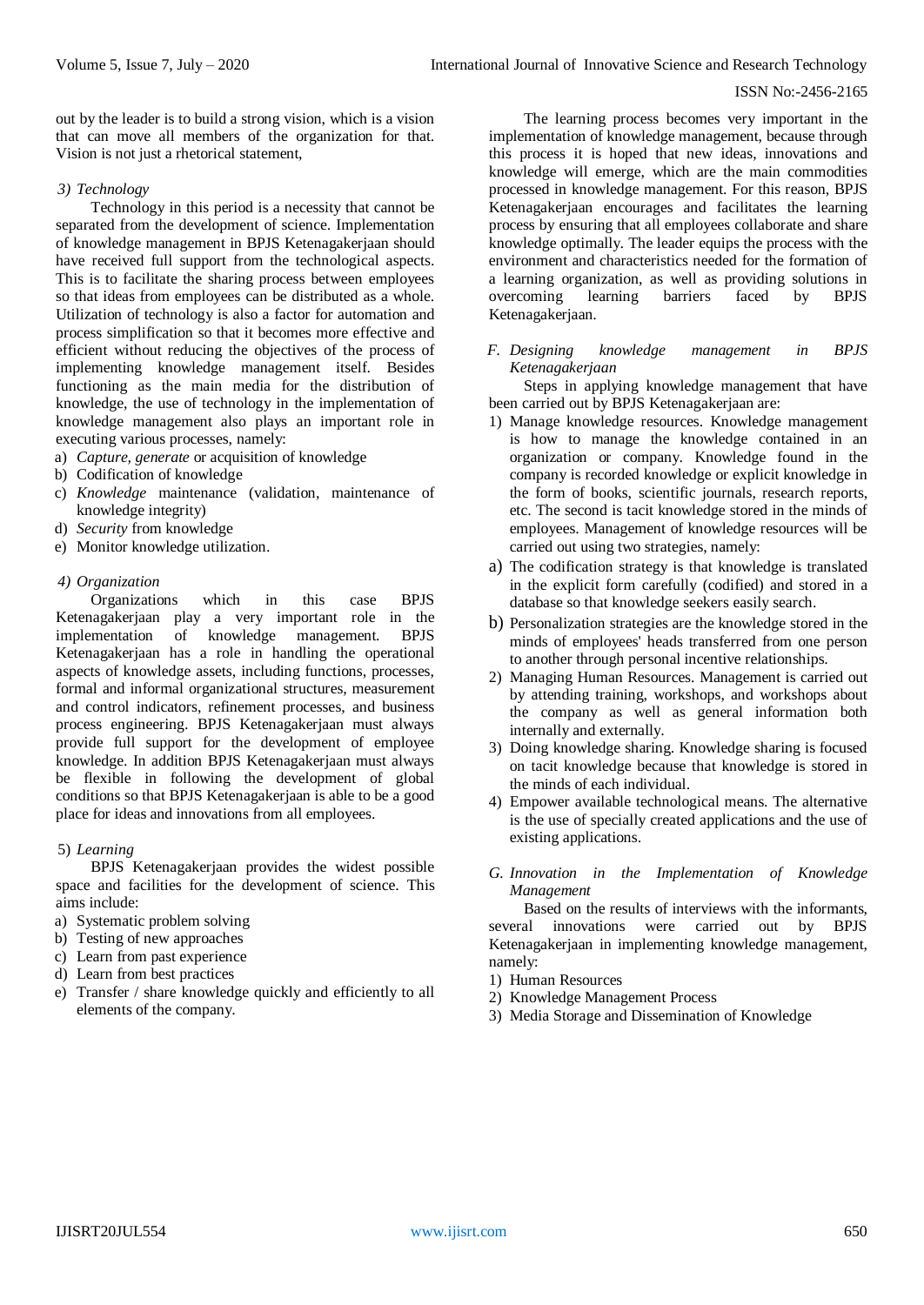| N <sub>o</sub> | <b>Category</b>                                 | <b>Innovation</b>                                                                                                                                                                                                                                                                                                                                                                                                                                                                              |
|----------------|-------------------------------------------------|------------------------------------------------------------------------------------------------------------------------------------------------------------------------------------------------------------------------------------------------------------------------------------------------------------------------------------------------------------------------------------------------------------------------------------------------------------------------------------------------|
|                | Human Resources                                 | BPJS Ketenagakerjaan data collection and collection of employees who have<br>received training and education and also the best employees in each field of work<br>to do knowledge sharing so that all knowledge can be distributed evenly to BPJS<br>Ketenagakerjaan employees                                                                                                                                                                                                                 |
| $\mathcal{D}$  | Knowledge Management Process                    | Every information or knowledge related to work in BPJS Ketenagakerjaan is<br>recorded and then inputted and can be accessed by all employees, not only<br>certain people so that if there is rotation, mutation and promotion of employees<br>does not cause information gaps that hinder the work of the employees                                                                                                                                                                            |
| 3              | Media Storage and Dissemination<br>of Knowledge | BPJS Ketenagakerjaan uses the Zoom application that makes it easy for<br>employees to do distance learning, but in 2019 BPJS Ketenagakerjaan innovates<br>by developing a new application called INSANOVA Gold that can be accessed<br>by all employees and can be a vehicle for the distribution of information related<br>to ideas, innovations, jobdesks as well as FAQs about problems encountered so<br>that it makes it easier for all employees to carry out their work to the maximum. |

Table 4:- Summary of Innovations

# *H. Data Validity Check*

Results *in depth interview* with The General Director and HR at BPJS Labor in general provide similarity of information with key informants 1 and 2 related to the support and challenges faced in implementing knowledge management at BPJS Ketenagakerjaan, including:

- 1) There is support from the Managing Director & General & HR Director related to knowledge management but the Board of Directors' regulations have not yet been established to regulate Knowledge Management.
- 2) The culture of sharing and distance learning that has been carried out through sharing sessions related to strategic initiatives and occupational health issues of BPJS Ketenagakerjaan office employees both directly and virtually using the Zoom application.
- *3) Knowledge management Newsletter* in the form of a poster that contains information both related to innovation, strategy and other general knowledge.
- *4)* Focus on developing digital libraries as the beginning of the application of knowledge management in BPJS Ketenagakerjaan.
- 5) The spread of regional offices, branch offices, and subbranch offices throughout Indonesia resulted in the difficulty of equitable distribution of facilities and socialization related to knowledge management so that it seemed that the implementation of knowledge management was only centralized at the Head Office.
- 6) Lack of socialization regarding the application and development of knowledge management that has not been able to increase awareness about the importance of increasing innovation through knowledge management.

# *I. Managerial Implications*

The results of this study provide important inferences for the implementation of knowledge management in BPJS Ketenagakerjaan, especially in building a knowledge management implementation roadmap including:

1) Identification of various obstacles / problems faced by BPJS Ketenagakerjaan in the implementation of knowledge management can be used as a reference for

the implementation and management of knowledge management in the future.

- 2) In implementing knowledge management in BPJS Ketenagakerjaan, it is necessary to have regulations from the directors (Perdir) that bind and regulate the strategic implementation and implementation of knowledge management.
- 3) After the Board of Directors' Regulations were formed, the Deputy Director of Learning made a written Roadmap and work plan by weighing in accordance with the conditions of the corporation in BPJS Ketenagakerjaan and the targets to be achieved.
- 4) Massive socialization related to knowledge management for all employees both at the Head Office and at the BPJS Ketenagakerjaan Branch Office. it aims to increase awareness and awareness of the importance of knowledge management in improving corporation innovation.
- 5) Make a Letter (SPRIN) related to the appointment of PIC Knowledge management in each branch and regional office and monitoring the process of KM activities by each Branch Office and Regional Head.
- 6) Target and monitor completion of procurement of knowledge management application support containers and start using virtual meeting applications (Zoom / google meet) in the learning process and remote knowledge sharing.

# *J. Suggestions for further research*

The results of this study can be followed up with studies related to knowledge management systems. This is necessary because in building a knowledge management within a company scope it is inseparable from the role of technology as a forum, suggestions and needs in managing and developing so that knowledge management can continue to run well. Research related to knowledge management systems can be a reference for companies that will build a knowledge management application.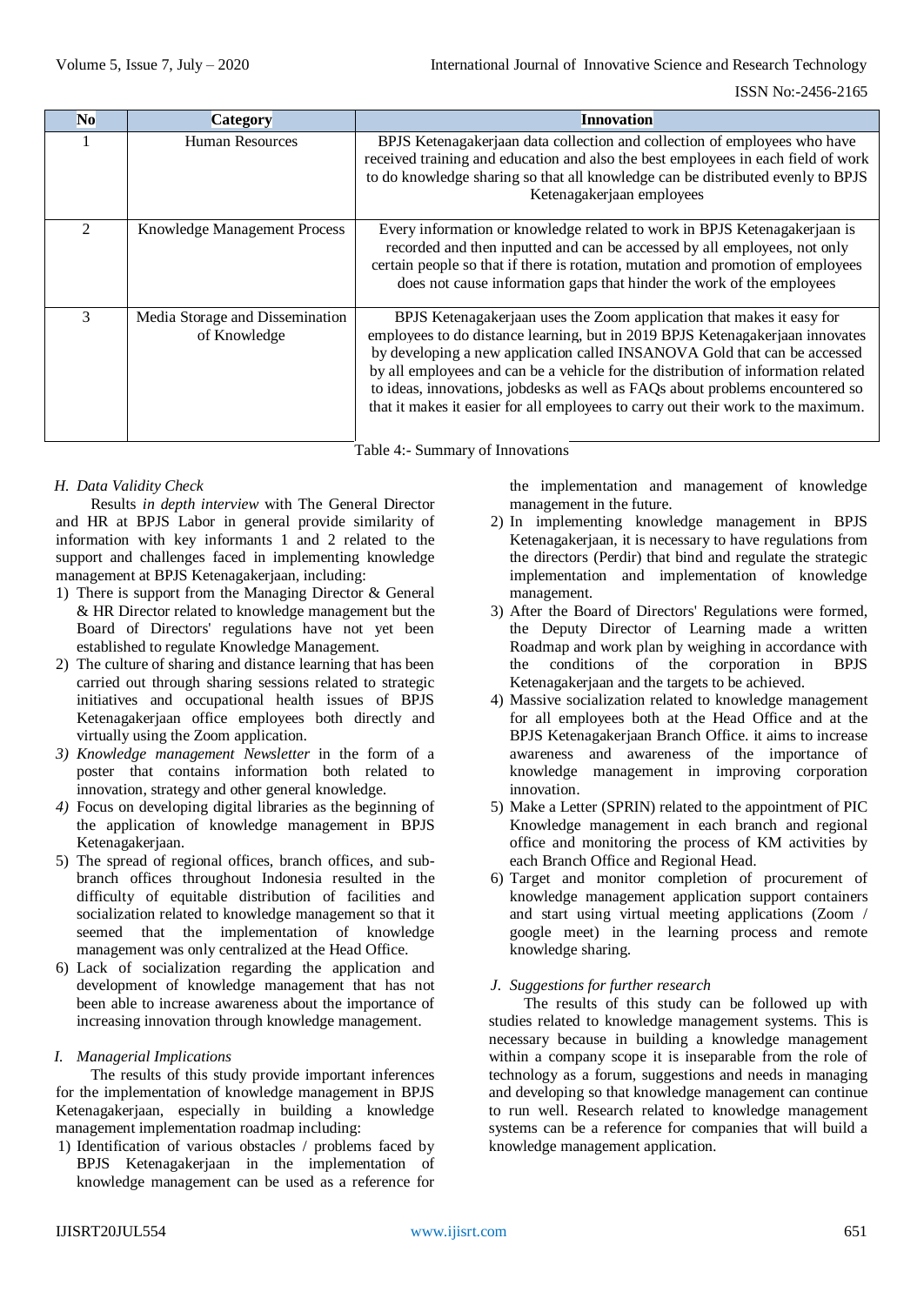## **V. CONCLUSIONS & SUGGESTIONS**

#### *A. Conclusion*

Based on research on the implementation of knowledge management in BPJS Ketenagakerjaan, the researcher can draw several conclusions as follows:

- 1) The implementation of knowledge management in BPJS Ketenagakerjaan has not been optimal yet.
- 2) *Knowledge management* an important strategic step for BPJS Ketenagakerjaan in increasing corporation innovation, this is evident from the steps that have been taken by BPJS Ketenagakerjaan to maximize the application of knowledge management both in terms of People, Process & Technology, but this has not been maximized due to several obstacles unresolved.
- 3) Constraints as explained in point 2 include:
- a) The absence of Directors' regulations regarding Knowledge Management
- b) There is no written roadmap regarding the application of knowledge management in BPJS Ketenagakerjaan.
- c) *Knowledge management* still centralized because there are no PICs that monitor Knowledge Management activities in all branch offices and regions.
- d) The lack of knowledge transfer between old and new task holders, especially in the field of knowledge management in BPJS Ketenagakerjaan.
- e) Lack of human resources that handles knowledge management.
- f) Lack of socialization regarding the application and development of knowledge management that has not been able to increase awareness about the importance of improving innovation through knowledge management.
- g) Not yet completed supporting applications that can facilitate employees in conducting knowledge management.
- h) limited activities that facilitate the distribution of information to all BPJS Ketenagakerjaan employees (knowledge sharing) so that employees who have received education or training do not disseminate the knowledge gained to all other employees.

## *B. Suggestion*

Based on the results of research on the implementation of knowledge management, researchers provide the following advice:

- 1) To top management to immediately form a binding regulation (Perdir / Memo / Circular) to all employees in improving the implementation of knowledge management in BPJS Ketenagakerjaan.
- 2) Make immediately *Recommand* written to help and sort out the priority steps of implementing knowledge management in accordance with the conditions of the corporation in BPJS Ketenagakerjaan and the targets to be achieved.
- 3) Appoint PIC Knowledge Management in each branch office and region and *Monitoring* the process of running Knowledge Management activities by each Head of Branch and Regional Office.
- 4) Perform a handover of positions with the previous Knowledge Management management following by making a job handover memory related to the steps in

implementing Knowledge Management that have been carried out or will be carried out.

- 5) Open a job tender for the position of knowledge management in the Deputy Director of the Field of Learning to balance the number of existing HR with the burden and target of knowledge management work.
- 6) Make a work plan by the Deputy Director of Learning aimed at the General Director & HR related to knowledge management socialization activities. and monitoring the implementation of knowledge management in all BPJS Ketenagakerjaan offices
- 7) Use existing applications in implementing Knowledge management such as applications *virtual meeting (Zoom / google meet)* for activities *knowledge sharing* and setting priorities and monitoring of procurement activities knowledge management support applications in BPJS Ketenagakerjaan in order to be completed in accordance with a predetermined time target.
- 8) Include a schedule of sharing session activities in every technical training and morning briefing activity so that the exchange of information can go both ways.
- 9) Establish employee activity and discipline in filling information in knowledge management support applications as one of the KPI points for BPJS Ketenagakerjaan employees and set rewards for employees who get the best assessment in the implementation of knowledge management in BPJS Ketenagakerjaan.

#### **REFERENCES**

- [1]. Abu-Shanab, et al. (2014). Knowledge Sharing Practices and The Learning Organization: A Study. The IUP Journal of Knowledge of Management, 12(2), pp 38 - 50.
- [2]. Barney, J. (1991). Firm Resources and Sustained Competitive Advantage. Journal of management, 17(1), pp 99-120.
- [3]. Bhatt, Dilip. (2000) EFOM: Excellence Model and Knowledge management Implications.
- [4]. Carolina López-Nicolás, Á.L. Mero ̃no-Cerdán, (2011). Strategic knowledge management, innovation and performance, International Journal of Information Management. 31, pp 502– 509.
- [5]. Creswell, John.W. (2009). *Research Design*: Pendekatan Kualitatif, Kuantitatif, dan Mixed. Yogyakarta: Pustaka Pelajar.
- [6]. Dalkir, K. (2005). *Knowledge Management in Theory and Practice*. USA Linacre House, Jordan Hill, Oxford OX2 8DP, UK Elsevier Butterworth–Heinemann 30 Corporate Drive, Suite 400, Burlington, MA 0180
- [7]. Ekadiansyah, E., & Utama, D. S. P. (2013). Implementasi Knowledge Management System pada Pengembangan Sumber Daya Manusia. *Journal*, *5*(2), 102-117.
- [8]. Firestone, J.M & McElroy, M.W. (2005). *Doing Knowledge Management, The Learning Organization*, Vol.12 No. 2, pp. 189-212.
- [9]. [Garcia, Osmarina Pedro Garcia](http://www.scielo.br/cgi-bin/wxis.exe/iah/?IsisScript=iah/iah.xis&base=article%5Edlibrary&format=iso.pft&lang=i&nextAction=lnk&indexSearch=AU&exprSearch=GARCIA,+OSMARINA+PEDRO+GARCIA) and [Coltre, Sandra](http://www.scielo.br/cgi-bin/wxis.exe/iah/?IsisScript=iah/iah.xis&base=article%5Edlibrary&format=iso.pft&lang=i&nextAction=lnk&indexSearch=AU&exprSearch=COLTRE,+SANDRA+MARIA)  [Maria.](http://www.scielo.br/cgi-bin/wxis.exe/iah/?IsisScript=iah/iah.xis&base=article%5Edlibrary&format=iso.pft&lang=i&nextAction=lnk&indexSearch=AU&exprSearch=COLTRE,+SANDRA+MARIA) (2017). *Knowledge managementas a Determining Factor in the Retention of Professionals*